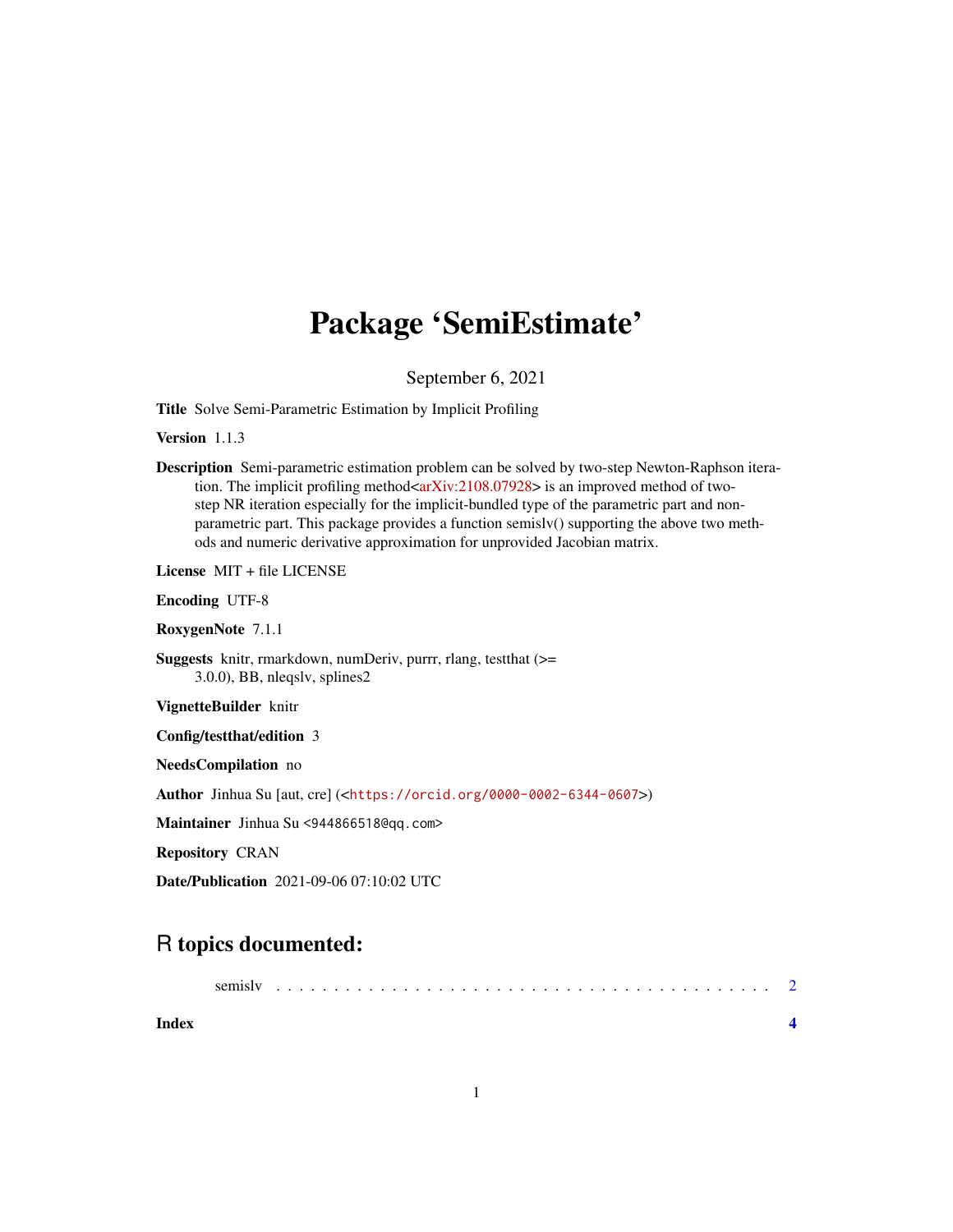<span id="page-1-0"></span>

#### Description

Solve Semi-parametric estimation by implicit profiling

#### Usage

```
semislv(
  theta,
  lambda,
 Phi_fn,
 Psi_fn,
  jac = list(),
  intermediates = list(),
 method = "implicit",
 div = FALSE,
 control = list(max\_iter = 100, tol = 0.001),save = list(time = TRUE, path = FALSE),...
\mathcal{L}
```
#### Arguments

| theta         | the initial value of parametric part                                                                                      |
|---------------|---------------------------------------------------------------------------------------------------------------------------|
| lambda        | the initial value of non-parametric part                                                                                  |
| $Phi_f$ n     | the equation function highly relevant to the parametric part                                                              |
| $Psi_f$ n     | the equation function highly relevant to the non-parametric part                                                          |
| jac           | a list containing some of deterivate info of Phi_der_theta_fn, Psi_der_theta_fn,<br>Phi_der_lambda_fn, Psi_der_lambda_fn, |
| intermediates | a list containing the important variables for div mode                                                                    |
| method        | "implicit" or "iterative"                                                                                                 |
| div           | a bool value to decide to parse user designed function                                                                    |
| control       | a list like list (max iter = 100, tol = 1e-3) to control the early stop                                                   |
| save          | a list like list(time $=$ FALSE, path $=$ FALSE) to control saving setting                                                |
| $\ddotsc$     | static parameter for Phi_fn, Psi_fn. Diy execution function.                                                              |

#### Value

A save space containing final iteration result and iteration path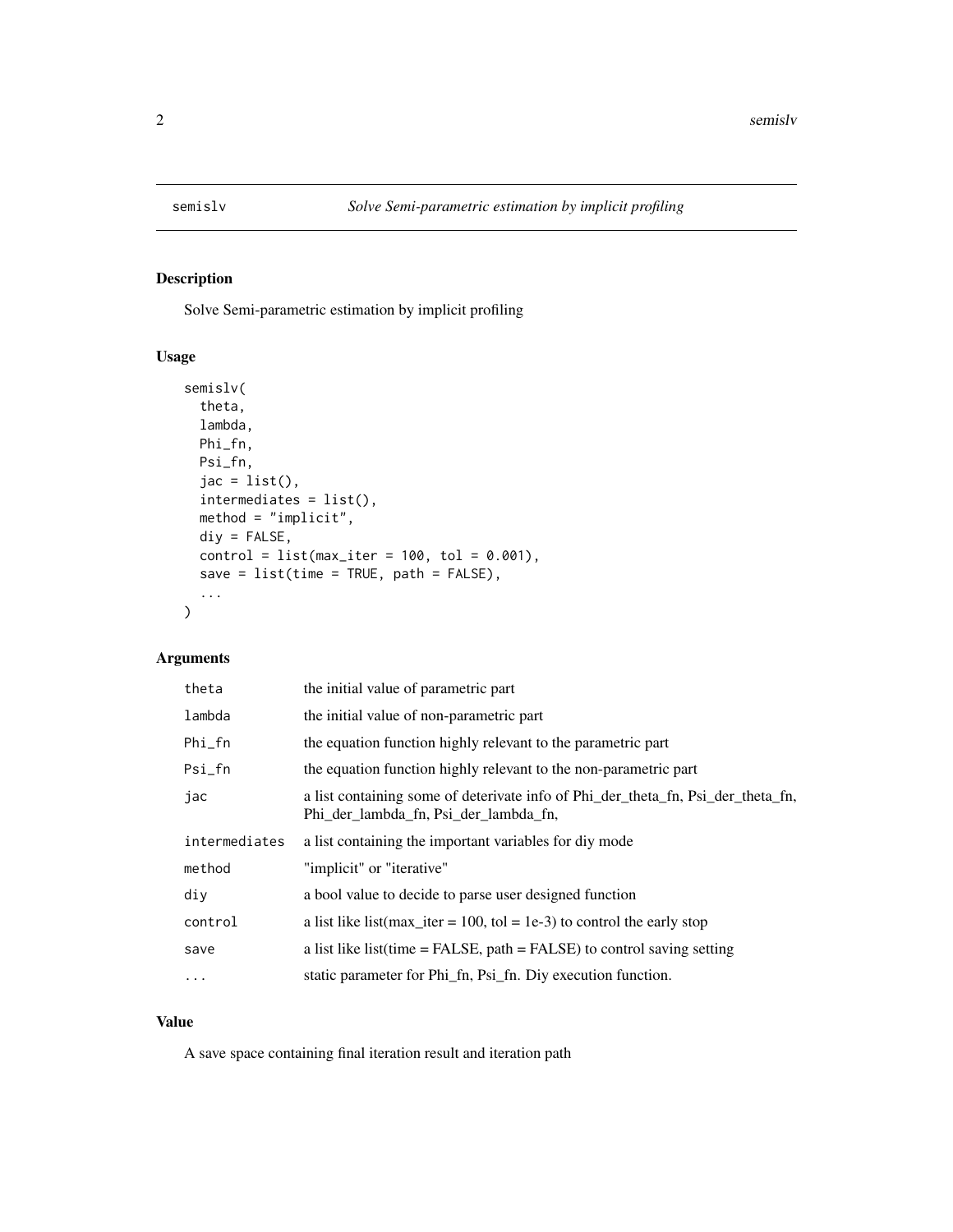#### semisly 3

#### Examples

```
Phi_fn <- function(theta, lambda, alpha) 2 * theta + alpha * lambda
Psi_fn \le function(theta, lambda, alpha) 2 \star lambda + alpha \star theta
# build quasi jacobiean by package NumDeriv
res <- semislv(1, 1, Phi_fn, Psi_fn, alpha = 1)
res <- semislv(1, 1, Phi_fn, Psi_fn, method = "iterative", alpha = 1)
# parsing all mathematical Jacobian function by user
res <- semislv(1, 1, Phi_fn, Psi_fn, jac = list(
        Phi_der_theta_fn = function(theta, lambda, alpha) 2,
        Phi_der_lambda_fn = function(theta, lambda, alpha) alpha,
        Psi_der_theta_fn = function(theta, lambda, alpha) alpha,
        Psi_der_lambda_fn = function(theta, lambda, alpha) 2
), method = "implicit", alpha = 1)
res <- semislv(1, 1, Phi_fn, Psi_fn, jac = list(
        Phi_der_theta_fn = function(theta, lambda, alpha) 2,
        Psi_der_lambda_fn = function(theta, lambda, alpha) 2
), method = "iterative", alpha = 1)
# parsing partial mathemetical user-provided Jacobian, the rest will be generated by the NumDeriv
res <- semislv(1, 1, Phi_fn, Psi_fn,
        jac = list(Phi_der_theta_fn = function(theta, lambda, alpha) 2),
        method = "implicit", alpha = 1
)
res <- semislv(1, 1, Phi_fn, Psi_fn,
        jac = list(Phi_der_theta_fn = function(theta, lambda, alpha) 2),
        method = "iterative", alpha = 1
)
# use some package or solve the updating totally by the user
# Cases: (1) use thirty party package (2) save the intermediates
# use diy = True, then the package will be just a wrapper for your personalise code
# diy is an advanced mode for researchers, see more examples in our vigettee documents
```